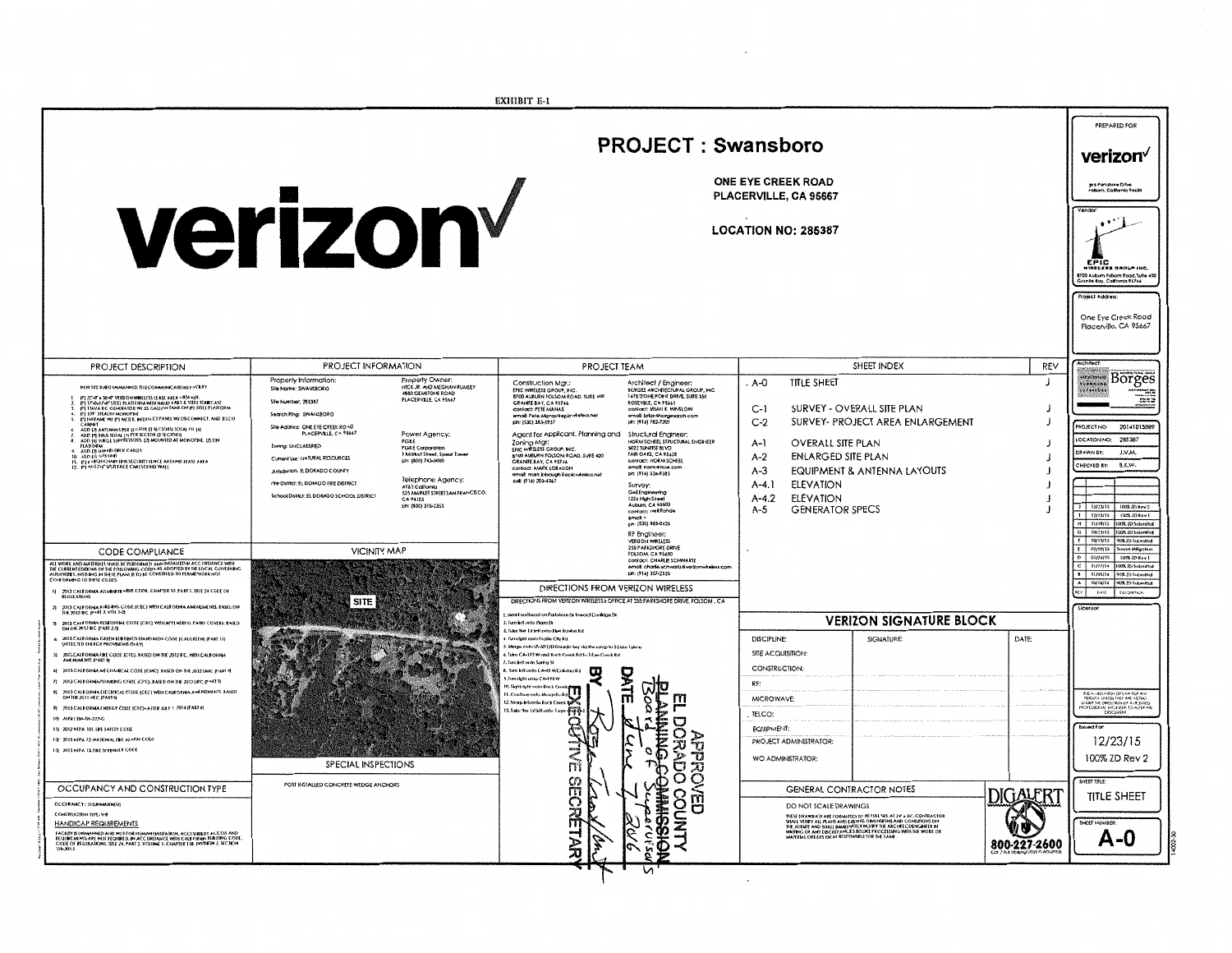

1549813F1-43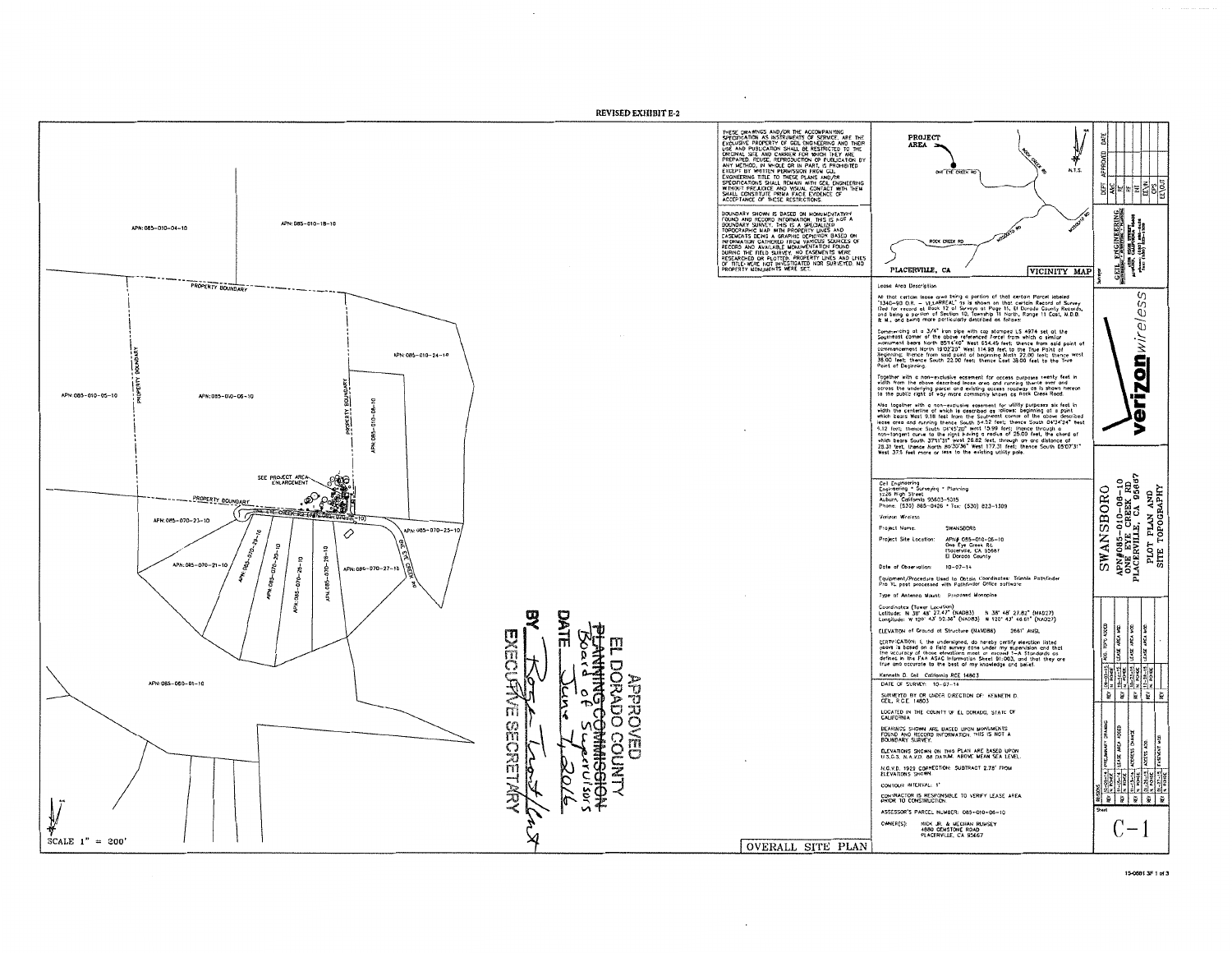

15-0881 3F 2 of 3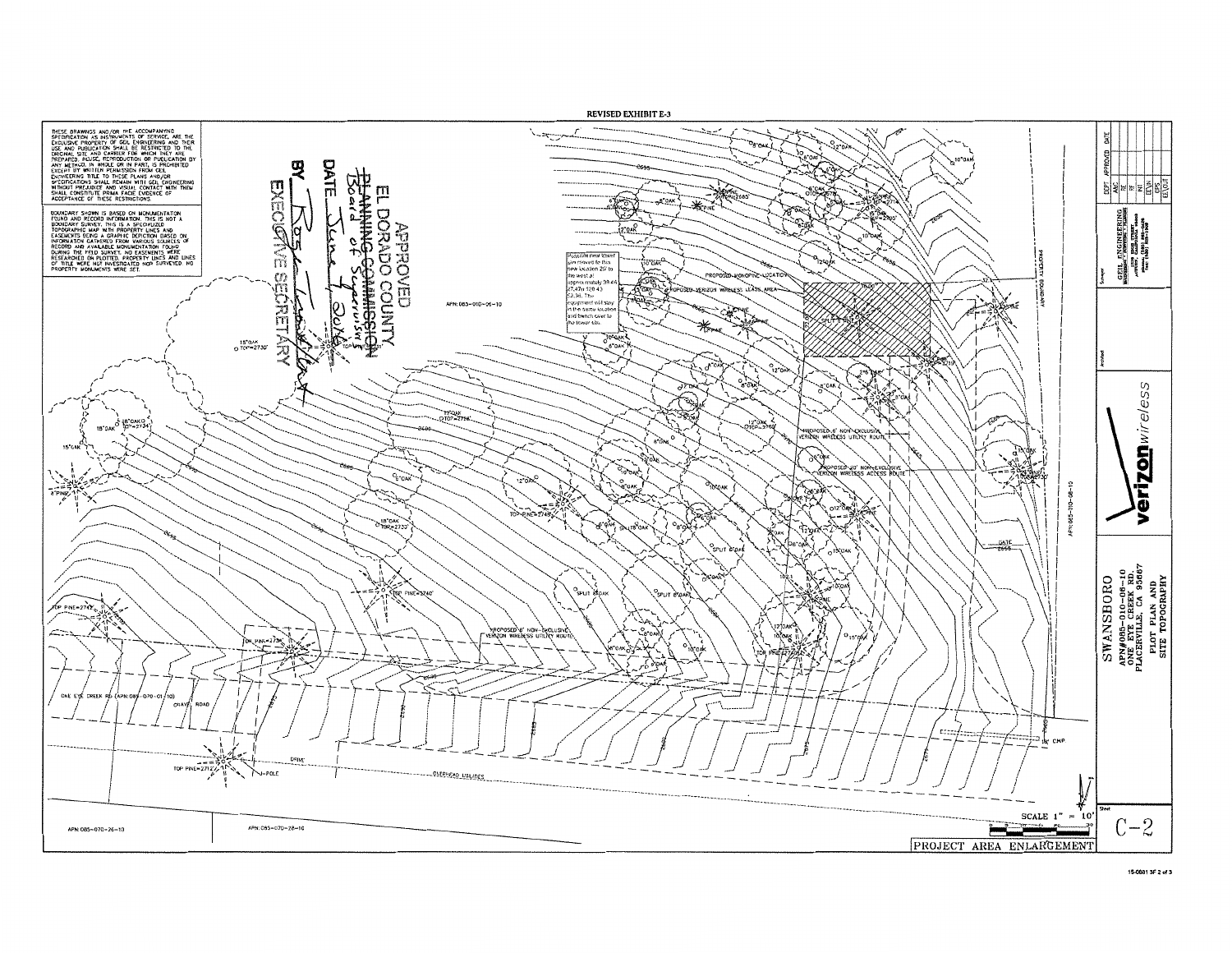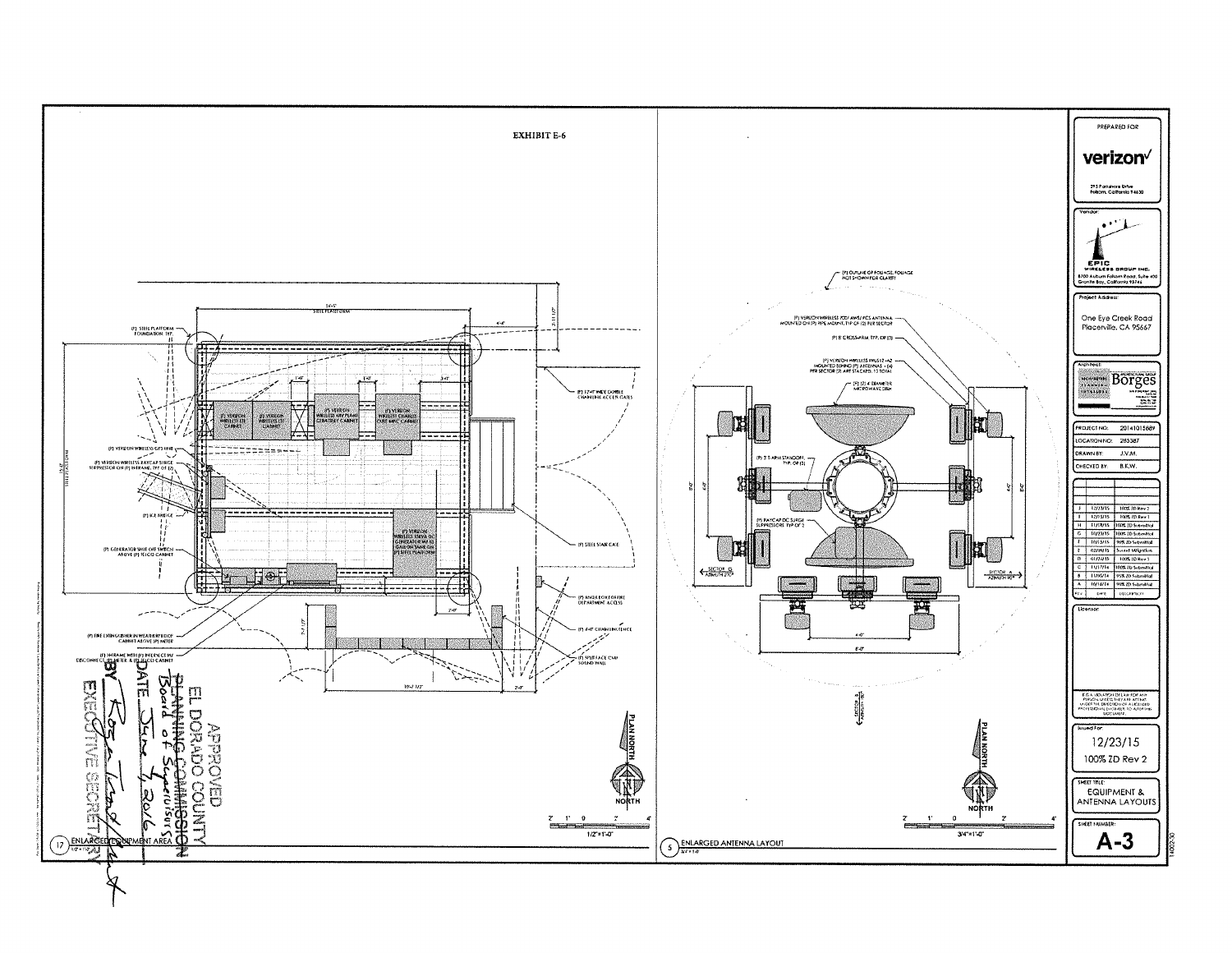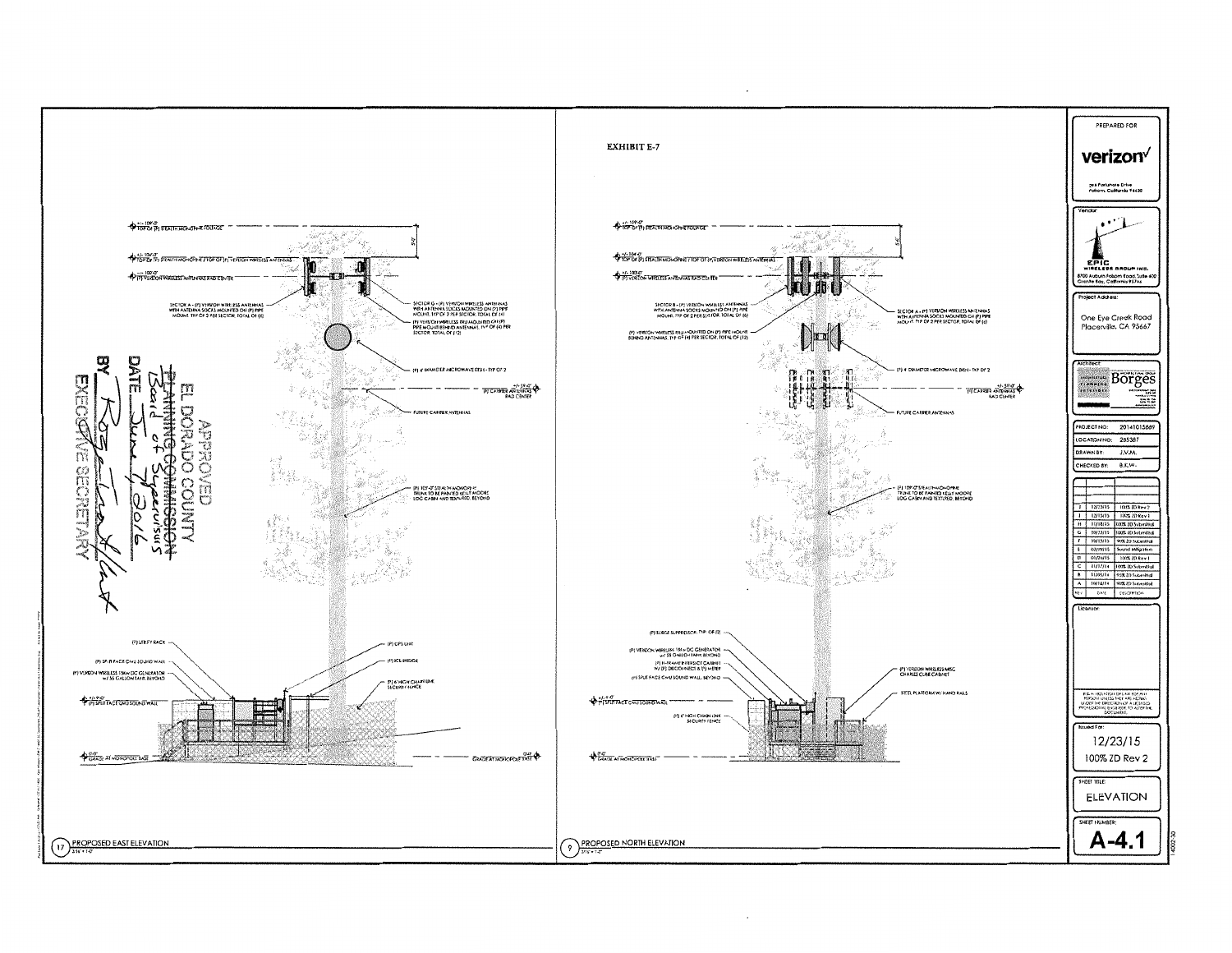